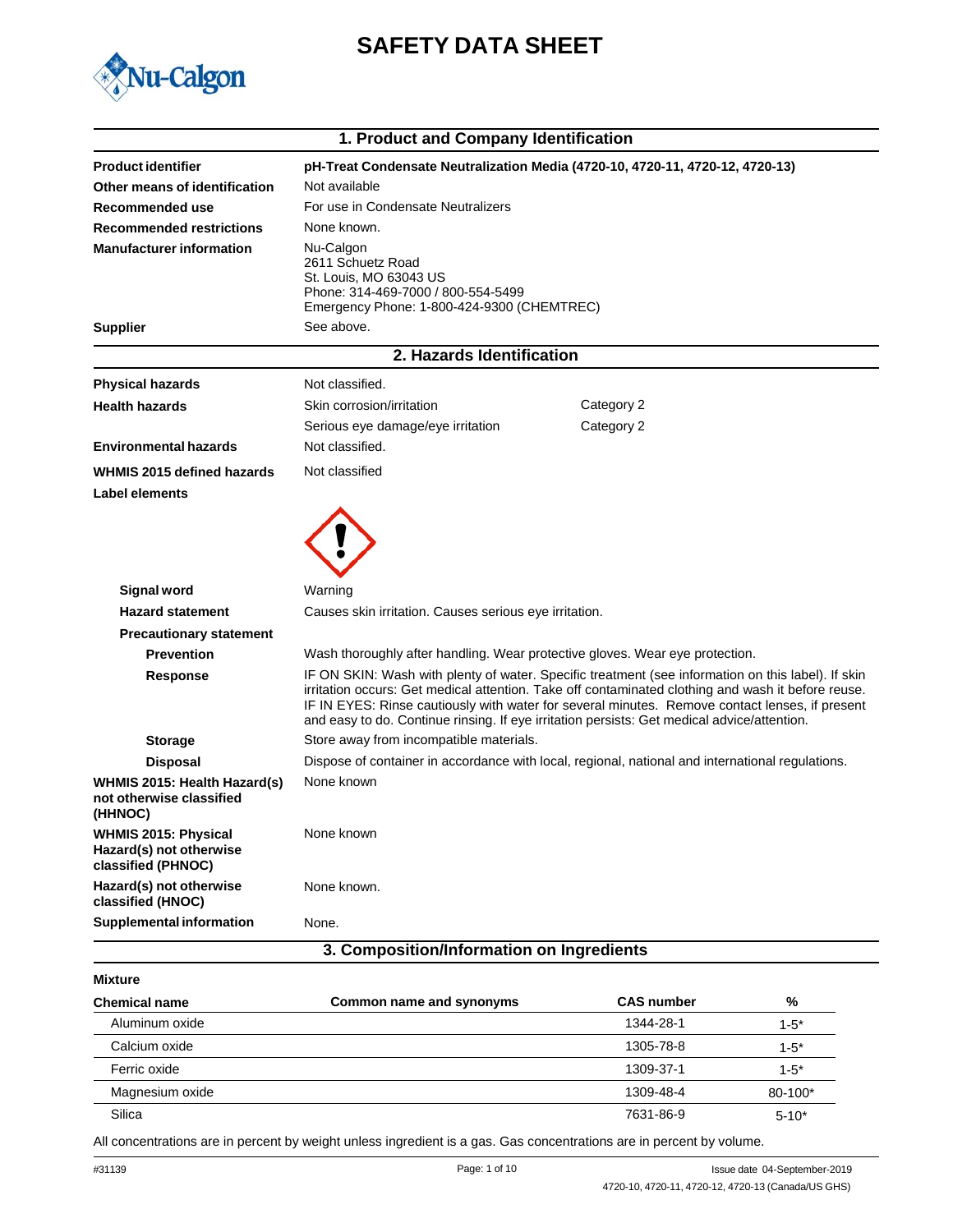US GHS: The exact percentage (concentration) of composition has been withheld as a trade secret in accordance with paragraph (i) of §1910.1200. \*CANADA GHS: The exact percentage (concentration) of composition has been withheld as a trade secret.

|                                                                              | <b>4. First Aid Measures</b>                                                                                                                                                                                                                                                                                                                                                                                                           |  |
|------------------------------------------------------------------------------|----------------------------------------------------------------------------------------------------------------------------------------------------------------------------------------------------------------------------------------------------------------------------------------------------------------------------------------------------------------------------------------------------------------------------------------|--|
| <b>Inhalation</b>                                                            | If symptoms develop move victim to fresh air. If symptoms persist, obtain medical attention.                                                                                                                                                                                                                                                                                                                                           |  |
| <b>Skin contact</b>                                                          | IF ON SKIN: Wash with plenty of soap and water. Specific treatment (see information on this<br>label). If skin irritation occurs: Get medical attention. Take off contaminated clothing and wash it<br>before reuse.                                                                                                                                                                                                                   |  |
| Eye contact                                                                  | IF IN EYES: Rinse cautiously with water for several minutes. Remove contact lenses, if present<br>and easy to do. Continue rinsing. If eye irritation persists: Get medical attention.                                                                                                                                                                                                                                                 |  |
| Ingestion                                                                    | Rinse mouth. Do not induce vomiting. If vomiting occurs naturally, have victim lean forward to<br>reduce risk of aspiration. Never give anything by mouth if victim is unconscious or is convulsing.<br>Obtain medical attention.                                                                                                                                                                                                      |  |
| <b>Most important</b><br>symptoms/effects, acute and<br>delayed              | Severe eye irritation. Symptoms may include stinging, tearing, redness, swelling, and blurred<br>vision. Coughing. Skin irritation. May cause redness and pain.                                                                                                                                                                                                                                                                        |  |
| Indication of immediate<br>medical attention and special<br>treatment needed | Provide general supportive measures and treat symptomatically.                                                                                                                                                                                                                                                                                                                                                                         |  |
| <b>General information</b>                                                   | If you feel unwell, seek medical advice (show the label where possible). Ensure that medical<br>personnel are aware of the material(s) involved and take precautions to protect themselves. Show<br>this safety data sheet to the doctor in attendance. Avoid contact with eyes and skin. Keep out of<br>reach of children.                                                                                                            |  |
|                                                                              | 5. Fire Fighting Measures                                                                                                                                                                                                                                                                                                                                                                                                              |  |
| Suitable extinguishing media                                                 | Water fog. Foam. Dry chemical powder. Carbon dioxide.                                                                                                                                                                                                                                                                                                                                                                                  |  |
| Unsuitable extinguishing<br>media                                            | Do not use water jet as an extinguisher, as this will spread the fire.                                                                                                                                                                                                                                                                                                                                                                 |  |
| Specific hazards arising from<br>the chemical                                | During fire, gases hazardous to health may be formed.                                                                                                                                                                                                                                                                                                                                                                                  |  |
| Special protective equipment<br>and precautions for firefighters             | Self-contained breathing apparatus and full protective clothing must be worn in case of fire.                                                                                                                                                                                                                                                                                                                                          |  |
| <b>Fire-fighting</b><br>equipment/instructions                               | Use water spray to cool unopened containers.                                                                                                                                                                                                                                                                                                                                                                                           |  |
| <b>Specific methods</b>                                                      | Use standard firefighting procedures and consider the hazards of other involved materials.                                                                                                                                                                                                                                                                                                                                             |  |
| <b>General fire hazards</b>                                                  | No unusual fire or explosion hazards noted.                                                                                                                                                                                                                                                                                                                                                                                            |  |
| <b>Hazardous combustion</b><br>products                                      | May include and are not limited to: Oxides of carbon. Oxides of magnesium.                                                                                                                                                                                                                                                                                                                                                             |  |
|                                                                              | <b>6. Accidental Release Measures</b>                                                                                                                                                                                                                                                                                                                                                                                                  |  |
| Personal precautions,<br>protective equipment and<br>emergency procedures    | Keep unnecessary personnel away. Keep people away from and upwind of spill/leak. Wear<br>appropriate protective equipment and clothing during clean-up. Do not touch damaged containers<br>or spilled material unless wearing appropriate protective clothing. Ensure adequate ventilation.<br>Local authorities should be advised if significant spillages cannot be contained. For personal<br>protection, see section 8 of the SDS. |  |
| <b>Methods and materials for</b>                                             | The product is immiscible with water and will spread on the water surface.                                                                                                                                                                                                                                                                                                                                                             |  |
| containment and cleaning up                                                  | Large Spills: Stop the flow of material, if this is without risk. Dike the spilled material, where this is<br>possible. Cover with plastic sheet to prevent spreading. Absorb in vermiculite, dry sand or earth<br>and place into containers. Following product recovery, flush area with water.                                                                                                                                       |  |
|                                                                              | Small Spills: Wipe up with absorbent material (e.g. cloth, fleece). Clean surface thoroughly to<br>remove residual contamination.                                                                                                                                                                                                                                                                                                      |  |
| <b>Environmental precautions</b>                                             | Never return spills to original containers for re-use. For waste disposal, see section 13 of the SDS.<br>Avoid discharge into drains, water courses or onto the ground. Do not discharge into lakes,<br>streams, ponds or public waters.                                                                                                                                                                                               |  |
|                                                                              | 7. Handling and Storage                                                                                                                                                                                                                                                                                                                                                                                                                |  |
| <b>Precautions for safe handling</b>                                         | Avoid contact with eyes, skin, and clothing. Provide adequate ventilation. Avoid prolonged<br>exposure. Wear appropriate personal protective equipment. Wash thoroughly after handling. Use<br>good industrial hygiene practices in handling this material. When using do not eat or drink.                                                                                                                                            |  |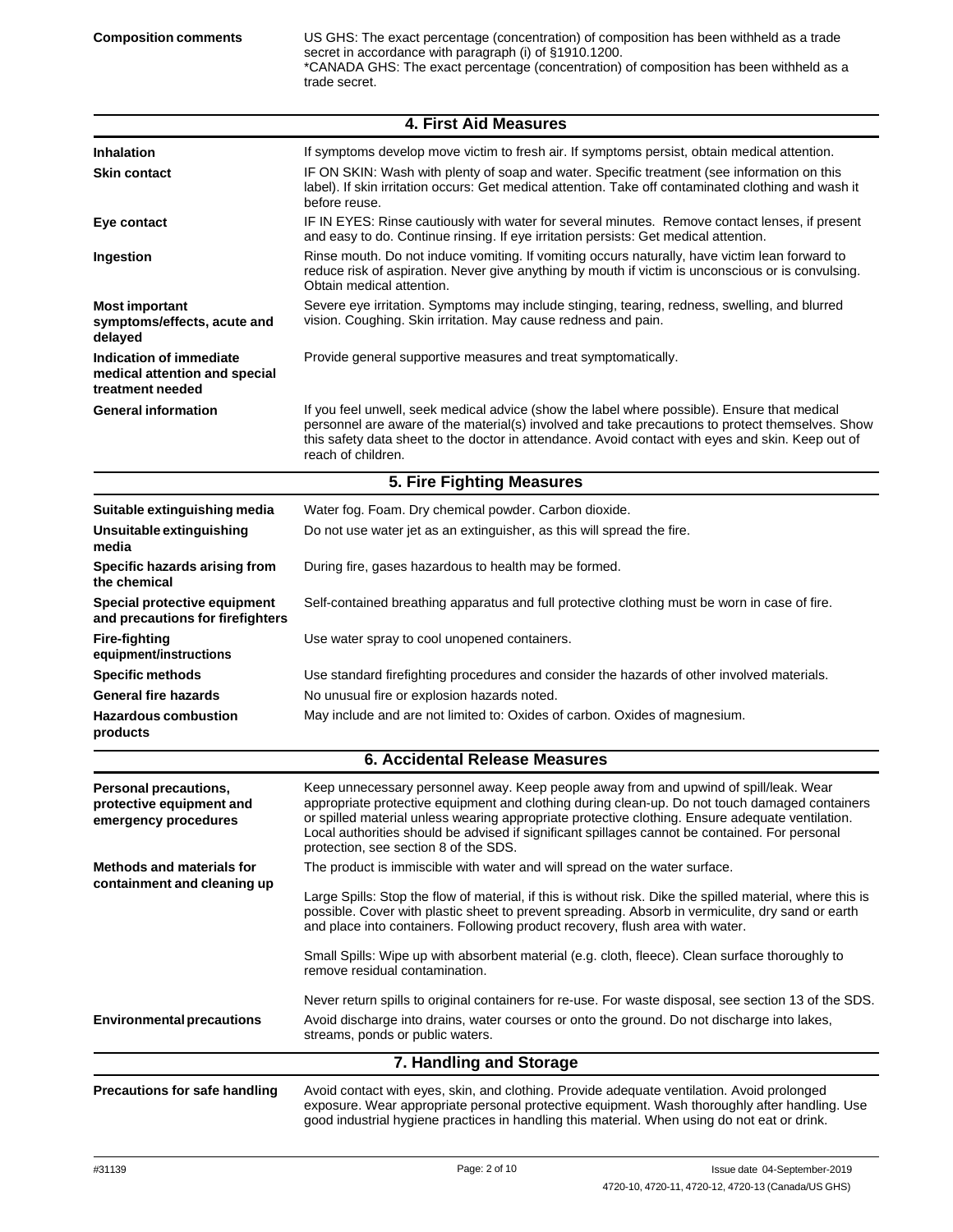**Conditions for safe storage, including any incompatibilities**

Store in original tightly closed container. Store in a cool, dry, well-ventilated place. Store away from incompatible materials (see Section 10 of the SDS). Store between 10°C - 30°C. Keep out of reach of children.

### **8. Exposure Controls/Personal Protection**

### **Occupational exposure limits**

| Canada. Alberta OELs (Occupational Health & Safety Code, Schedule 1, Table 2) |            |                   |             |
|-------------------------------------------------------------------------------|------------|-------------------|-------------|
| <b>Components</b>                                                             | Type       | Value             | <b>Form</b> |
| Aluminum oxide (CAS<br>1344-28-1)                                             | <b>TWA</b> | $10 \text{ mg/m}$ |             |
| Calcium oxide (CAS<br>1305-78-8)                                              | <b>TWA</b> | $2 \text{ mg/m}$  |             |
| Ferric oxide (CAS<br>$1309 - 37 - 1$                                          | <b>TWA</b> | $5 \text{ mg/m}$  | Respirable. |
| Magnesium oxide (CAS<br>1309-48-4)                                            | <b>TWA</b> | $10 \text{ mg/m}$ | Fume.       |

### **Canada. British Columbia OELs. (Occupational Exposure Limits for Chemical Substances, Occupational Health and Safety Regulation 296/97, as amended)**

| <b>Components</b>                    | <b>Type</b> | Value              | <b>Form</b>                     |
|--------------------------------------|-------------|--------------------|---------------------------------|
| Calcium oxide (CAS<br>1305-78-8)     | <b>TWA</b>  | $2 \text{ mg/m}$   |                                 |
| Ferric oxide (CAS<br>$1309 - 37 - 1$ | <b>STEL</b> | $10 \text{ mg/m}$  | Fume.                           |
|                                      | <b>TWA</b>  | $5 \text{ mg/m}$ 3 | Dust.                           |
|                                      |             | $5 \text{ mg/m}$ 3 | Fume.                           |
|                                      |             | $3$ mg/m $3$       | Respirable fraction.            |
|                                      |             | $10 \text{ mg/m}$  | Total dust.                     |
| Magnesium oxide (CAS<br>1309-48-4)   | <b>STEL</b> | $10 \text{ mg/m}$  | Respirable dust and/or<br>fume. |
|                                      | <b>TWA</b>  | $3 \text{ mg/m}$   | Respirable dust and/or<br>fume. |
|                                      |             | $10 \text{ mg/m}$  | Inhalable fume.                 |
| Silica (CAS 7631-86-9)               | <b>TWA</b>  | $4 \text{ mg/m}$ 3 | Total                           |
|                                      |             | $1.5 \text{ mg/m}$ | Respirable.                     |

### **Canada. Manitoba OELs (Reg. 217/2006, The Workplace Safety And Health Act)**

| <b>Components</b>                  | Type | Value             | <b>Form</b>          |
|------------------------------------|------|-------------------|----------------------|
| Aluminum oxide (CAS<br>1344-28-1)  | TWA  | 1 $mq/m3$         | Respirable fraction. |
| Calcium oxide (CAS<br>1305-78-8)   | TWA  | $2 \text{ mg/m}$  |                      |
| Ferric oxide (CAS<br>1309-37-1)    | TWA  | $5 \text{ mg/m}$  | Respirable fraction. |
| Magnesium oxide (CAS<br>1309-48-4) | TWA  | $10 \text{ mg/m}$ | Inhalable fraction.  |

### **Canada. Ontario OELs. (Control of Exposure to Biological or Chemical Agents)**

| <b>Components</b>                    | Type | Value             | <b>Form</b>          |
|--------------------------------------|------|-------------------|----------------------|
| Calcium oxide (CAS<br>1305-78-8)     | TWA  | $2 \text{ mg/m}$  |                      |
| Ferric oxide (CAS<br>$1309 - 37 - 1$ | TWA  | $5 \text{ mg/m}$  | Respirable fraction. |
| Magnesium oxide (CAS<br>1309-48-4)   | TWA  | $10 \text{ mg/m}$ | Inhalable fraction.  |

### **Canada. Quebec OELs. (Ministry of Labor - Regulation Respecting the Quality of the Work Environment)**

| <b>Components</b>                      | Type       | Value             | <b>Form</b>    |
|----------------------------------------|------------|-------------------|----------------|
| Aluminum oxide (CAS<br>$1344 - 28 - 1$ | TWA        | $10 \text{ mg/m}$ | Total dust.    |
| Calcium oxide (CAS<br>1305-78-8)       | <b>TWA</b> | $2 \text{ mg/m}$  |                |
| Ferric oxide (CAS<br>$1309 - 37 - 1$   | TWA        | $5 \text{ mg/m}$  | Dust and fume. |
|                                        |            | $10 \text{ mg/m}$ | Total dust.    |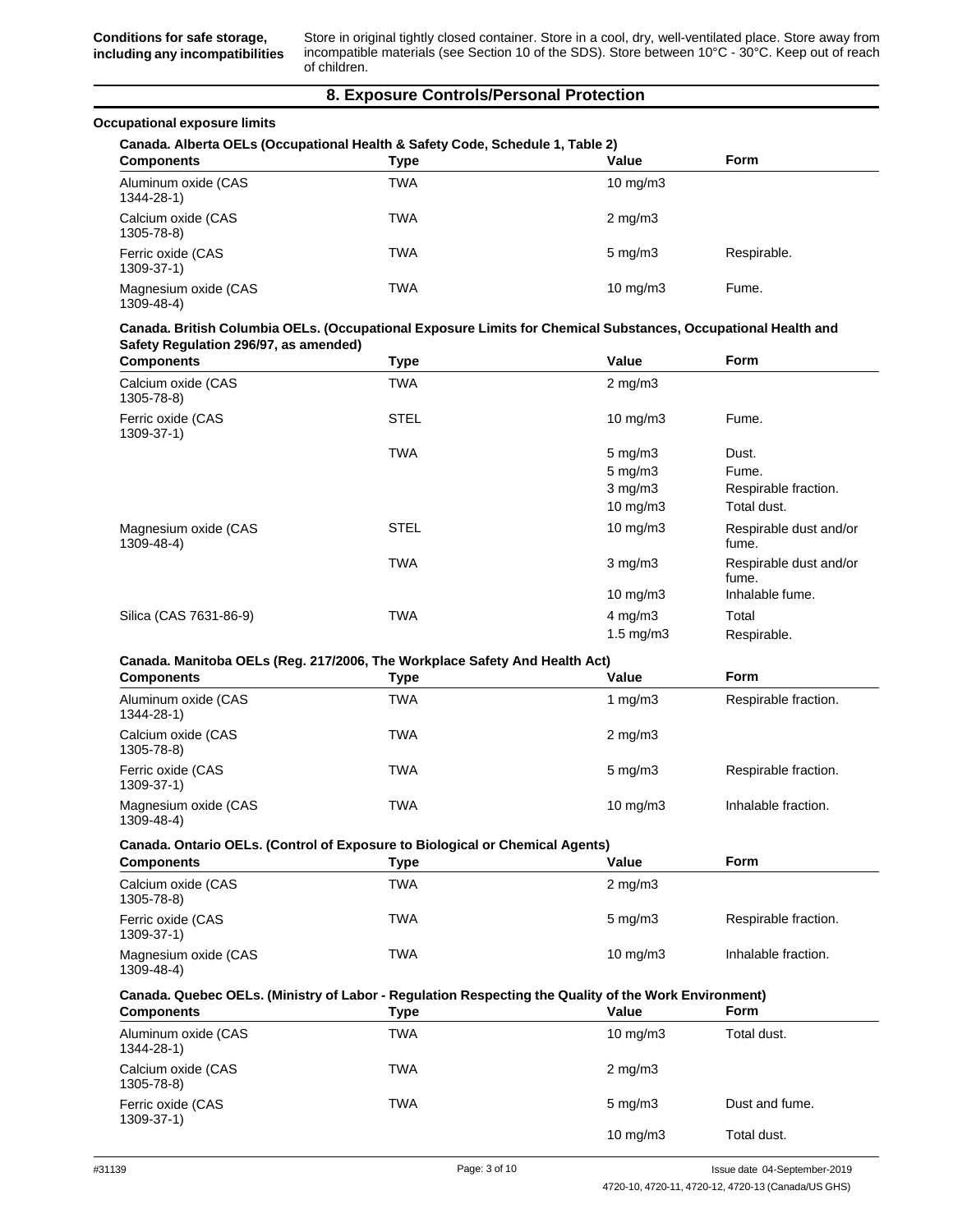| <b>Components</b>                                                | Canada. Quebec OELs. (Ministry of Labor - Regulation Respecting the Quality of the Work Environment)<br><b>Type</b>                                                                                                                                                                                  | Value                      | <b>Form</b>          |
|------------------------------------------------------------------|------------------------------------------------------------------------------------------------------------------------------------------------------------------------------------------------------------------------------------------------------------------------------------------------------|----------------------------|----------------------|
| Magnesium oxide (CAS<br>1309-48-4)                               | <b>TWA</b>                                                                                                                                                                                                                                                                                           | $10$ mg/m $3$              | Fume.                |
| Silica (CAS 7631-86-9)                                           | <b>TWA</b>                                                                                                                                                                                                                                                                                           | $6$ mg/m $3$               | Respirable dust.     |
|                                                                  | US. OSHA Table Z-1 Limits for Air Contaminants (29 CFR 1910.1000)                                                                                                                                                                                                                                    |                            |                      |
| <b>Components</b>                                                | <b>Type</b>                                                                                                                                                                                                                                                                                          | Value                      | <b>Form</b>          |
| Aluminum oxide (CAS<br>$1344 - 28 - 1$                           | <b>PEL</b>                                                                                                                                                                                                                                                                                           | $5$ mg/m $3$               | Respirable fraction. |
|                                                                  |                                                                                                                                                                                                                                                                                                      | 15 mg/m3                   | Total dust.          |
| Calcium oxide (CAS<br>1305-78-8)                                 | <b>PEL</b>                                                                                                                                                                                                                                                                                           | $5 \text{ mg/m}$ 3         |                      |
| Ferric oxide (CAS<br>1309-37-1)                                  | <b>PEL</b>                                                                                                                                                                                                                                                                                           | $10$ mg/m $3$              | Fume.                |
| Magnesium oxide (CAS<br>1309-48-4)                               | <b>PEL</b>                                                                                                                                                                                                                                                                                           | $15 \text{ mg/m}$          | Total particulate.   |
| US. OSHA Table Z-3 (29 CFR 1910.1000)                            |                                                                                                                                                                                                                                                                                                      |                            |                      |
| <b>Components</b>                                                | <b>Type</b>                                                                                                                                                                                                                                                                                          | Value                      | <b>Form</b>          |
| Aluminum oxide (CAS<br>1344-28-1)                                | TWA                                                                                                                                                                                                                                                                                                  | $5 \text{ mg/m}$           | Respirable fraction. |
|                                                                  |                                                                                                                                                                                                                                                                                                      | $15 \text{ mg/m}$          | Total dust.          |
|                                                                  |                                                                                                                                                                                                                                                                                                      | 50 mppcf                   | Total dust.          |
|                                                                  |                                                                                                                                                                                                                                                                                                      | 15 mppcf                   | Respirable fraction. |
| Ferric oxide (CAS<br>1309-37-1)                                  | <b>TWA</b>                                                                                                                                                                                                                                                                                           | $5 \text{ mg/m}$ 3         | Respirable fraction. |
|                                                                  |                                                                                                                                                                                                                                                                                                      | $15 \text{ mg/m}$ 3        | Total dust.          |
|                                                                  |                                                                                                                                                                                                                                                                                                      | 50 mppcf                   | Total dust.          |
|                                                                  |                                                                                                                                                                                                                                                                                                      | 15 mppcf                   | Respirable fraction. |
| Magnesium oxide (CAS<br>1309-48-4)                               | TWA                                                                                                                                                                                                                                                                                                  | $5 \text{ mg/m}$ 3         | Respirable fraction. |
|                                                                  |                                                                                                                                                                                                                                                                                                      | 15 mg/m3                   | Total dust.          |
|                                                                  |                                                                                                                                                                                                                                                                                                      | 50 mppcf                   | Total dust.          |
|                                                                  |                                                                                                                                                                                                                                                                                                      | 15 mppcf                   | Respirable fraction. |
| Silica (CAS 7631-86-9)                                           | TWA                                                                                                                                                                                                                                                                                                  | $0.8$ mg/m $3$<br>20 mppcf |                      |
| <b>US. ACGIH Threshold Limit Values</b>                          |                                                                                                                                                                                                                                                                                                      |                            |                      |
| <b>Components</b>                                                | <b>Type</b>                                                                                                                                                                                                                                                                                          | Value                      | Form                 |
| Aluminum oxide (CAS<br>1344-28-1)                                | <b>TWA</b>                                                                                                                                                                                                                                                                                           | 1 $mq/m3$                  | Respirable fraction. |
| Calcium oxide (CAS<br>1305-78-8)                                 | TWA                                                                                                                                                                                                                                                                                                  | $2$ mg/m $3$               |                      |
| Ferric oxide (CAS<br>1309-37-1)                                  | TWA                                                                                                                                                                                                                                                                                                  | $5 \text{ mg/m}$ 3         | Respirable fraction. |
| Magnesium oxide (CAS<br>1309-48-4)                               | <b>TWA</b>                                                                                                                                                                                                                                                                                           | $10 \text{ mg/m}$          | Inhalable fraction.  |
| US. NIOSH: Pocket Guide to Chemical Hazards<br><b>Components</b> | Type                                                                                                                                                                                                                                                                                                 | Value                      | Form                 |
| Calcium oxide (CAS<br>1305-78-8)                                 | TWA                                                                                                                                                                                                                                                                                                  | $2$ mg/m $3$               |                      |
| Ferric oxide (CAS<br>1309-37-1)                                  | <b>TWA</b>                                                                                                                                                                                                                                                                                           | $5 \text{ mg/m}$ 3         | Dust and fume.       |
| Silica (CAS 7631-86-9)                                           | <b>TWA</b>                                                                                                                                                                                                                                                                                           | $6$ mg/m $3$               |                      |
| <b>Biological limit values</b>                                   | No biological exposure limits noted for the ingredient(s).                                                                                                                                                                                                                                           |                            |                      |
| Appropriate engineering                                          | Good general ventilation (typically 10 air changes per hour) should be used. Ventilation rates                                                                                                                                                                                                       |                            |                      |
| controls                                                         | should be matched to conditions. If applicable, use process enclosures, local exhaust ventilation,<br>or other engineering controls to maintain airborne levels below recommended exposure limits. If<br>exposure limits have not been established, maintain airborne levels to an acceptable level. |                            |                      |
|                                                                  | Individual protection measures, such as personal protective equipment                                                                                                                                                                                                                                |                            |                      |
| Eye/face protection                                              | Wear safety glasses with side shields (or goggles).                                                                                                                                                                                                                                                  |                            |                      |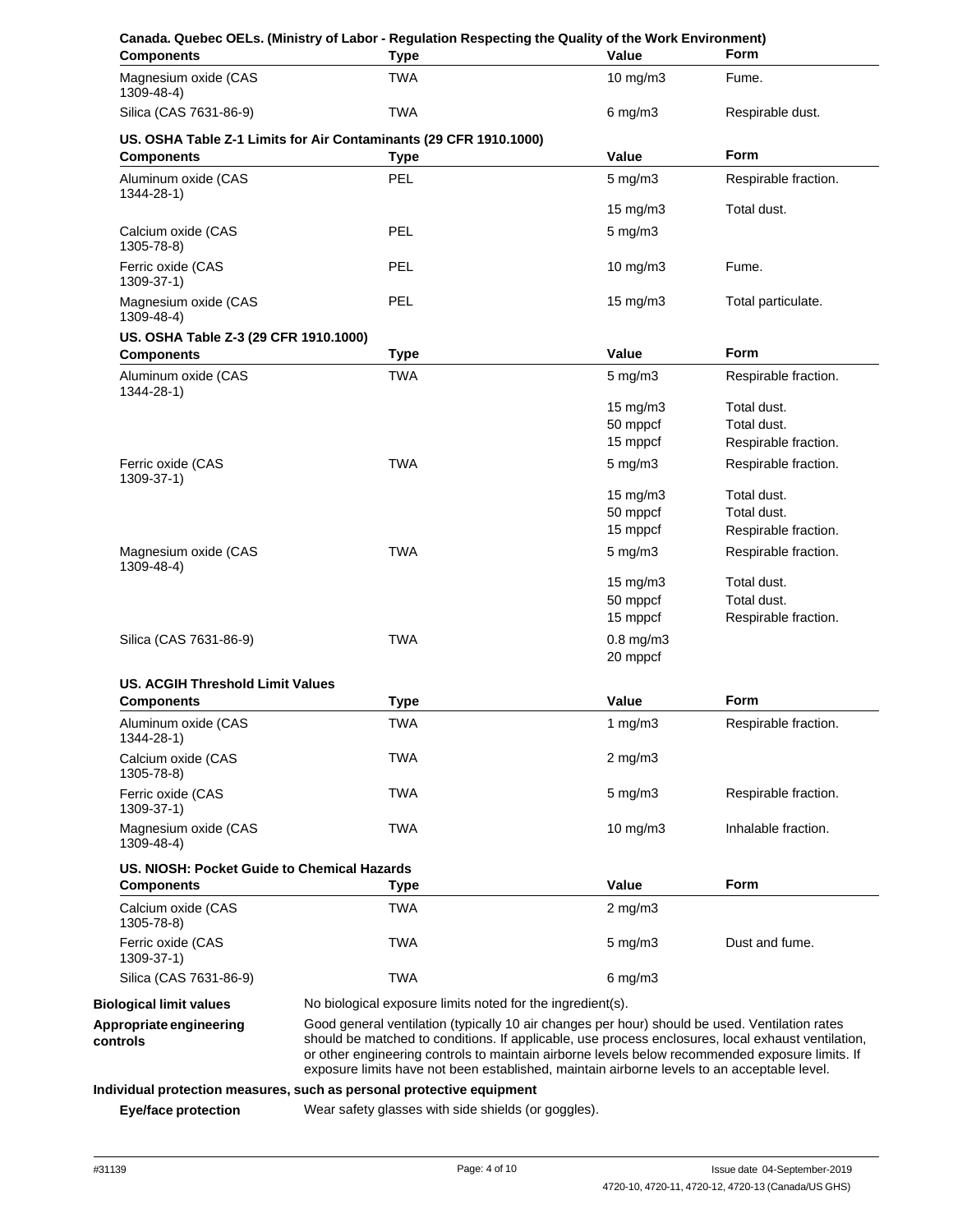| <b>Skin protection</b>            |                                                                                                                                                                                                                                                                                                                                                           |
|-----------------------------------|-----------------------------------------------------------------------------------------------------------------------------------------------------------------------------------------------------------------------------------------------------------------------------------------------------------------------------------------------------------|
| <b>Hand protection</b>            | Impervious gloves. Confirm with reputable supplier first.                                                                                                                                                                                                                                                                                                 |
| Other                             | Wear appropriate chemical resistant clothing. As required by employer code.                                                                                                                                                                                                                                                                               |
| <b>Respiratory protection</b>     | Where exposure guideline levels may be exceeded, use an approved NIOSH respirator.<br>Respirator should be selected by and used under the direction of a trained health and safety<br>professional following requirements found in OSHA's respirator standard (29 CFR 1910.134),<br>CAN/CSA-Z94.4 and ANSI's standard for respiratory protection (Z88.2). |
| <b>Thermal hazards</b>            | Not applicable.                                                                                                                                                                                                                                                                                                                                           |
| General hygiene<br>considerations | Always observe good personal hygiene measures, such as washing after handling the material<br>and before eating, drinking, and/or smoking. Routinely wash work clothing and protective<br>equipment to remove contaminants. When using do not eat or drink.                                                                                               |

# **9. Physical and Chemical Properties**

| Appearance                                        | <b>Spheres</b>             |
|---------------------------------------------------|----------------------------|
| <b>Physical state</b>                             | Solid.                     |
| <b>Form</b>                                       | Solid.                     |
| Color                                             | White                      |
| Odor                                              | Odorless                   |
| <b>Odor threshold</b>                             | Not available.             |
| pH                                                | Not available.             |
| <b>Melting point/freezing point</b>               | Not available.             |
| Initial boiling point and boiling<br>range        | $>$ 4046 °F ( $>$ 2230 °C) |
| Pour point                                        | Not available.             |
| <b>Specific gravity</b>                           | Not available.             |
| <b>Partition coefficient</b><br>(n-octanol/water) | Not available.             |
| <b>Flash point</b>                                | None                       |
| <b>Evaporation rate</b>                           | Not available.             |
| Flammability (solid, gas)                         | Not available.             |
| Upper/lower flammability or explosive limits      |                            |
| <b>Flammability limit - lower</b><br>(%)          | Not available.             |
| <b>Flammability limit - upper</b><br>(%)          | Not available.             |
| Explosive limit - lower (%)                       | Not available.             |
| Explosive limit - upper (%)                       | Not available.             |
| Vapor pressure                                    | Not available.             |
| Vapor density                                     | Not available.             |
| <b>Relative density</b>                           | Not available.             |
| Solubility(ies)                                   | Insoluble                  |
| Auto-ignition temperature                         | > 698 °F (> 370 °C)        |
| <b>Decomposition temperature</b>                  | Not available.             |
| <b>Viscosity</b>                                  | Not applicable             |
| <b>Other information</b>                          |                            |
| <b>Explosive properties</b>                       | Not explosive.             |
| <b>Oxidizing properties</b>                       | Not oxidizing.             |

## **10. Stability and Reactivity**

| <b>Reactivity</b>                            | This product may react with strong oxidizing agents.                                    |
|----------------------------------------------|-----------------------------------------------------------------------------------------|
| <b>Possibility of hazardous</b><br>reactions | No dangerous reaction known under conditions of normal use.                             |
| <b>Chemical stability</b>                    | Material is stable under normal conditions.                                             |
| <b>Conditions to avoid</b>                   | Do not mix with other chemicals.                                                        |
| Incompatible materials                       | Phosphorus pentachloride. Chlorine trifluoride. Bromine pentafluoride. Acids. Halogens. |
| <b>Hazardous decomposition</b><br>products   | No hazardous decomposition products are known. May include and are not limited to:      |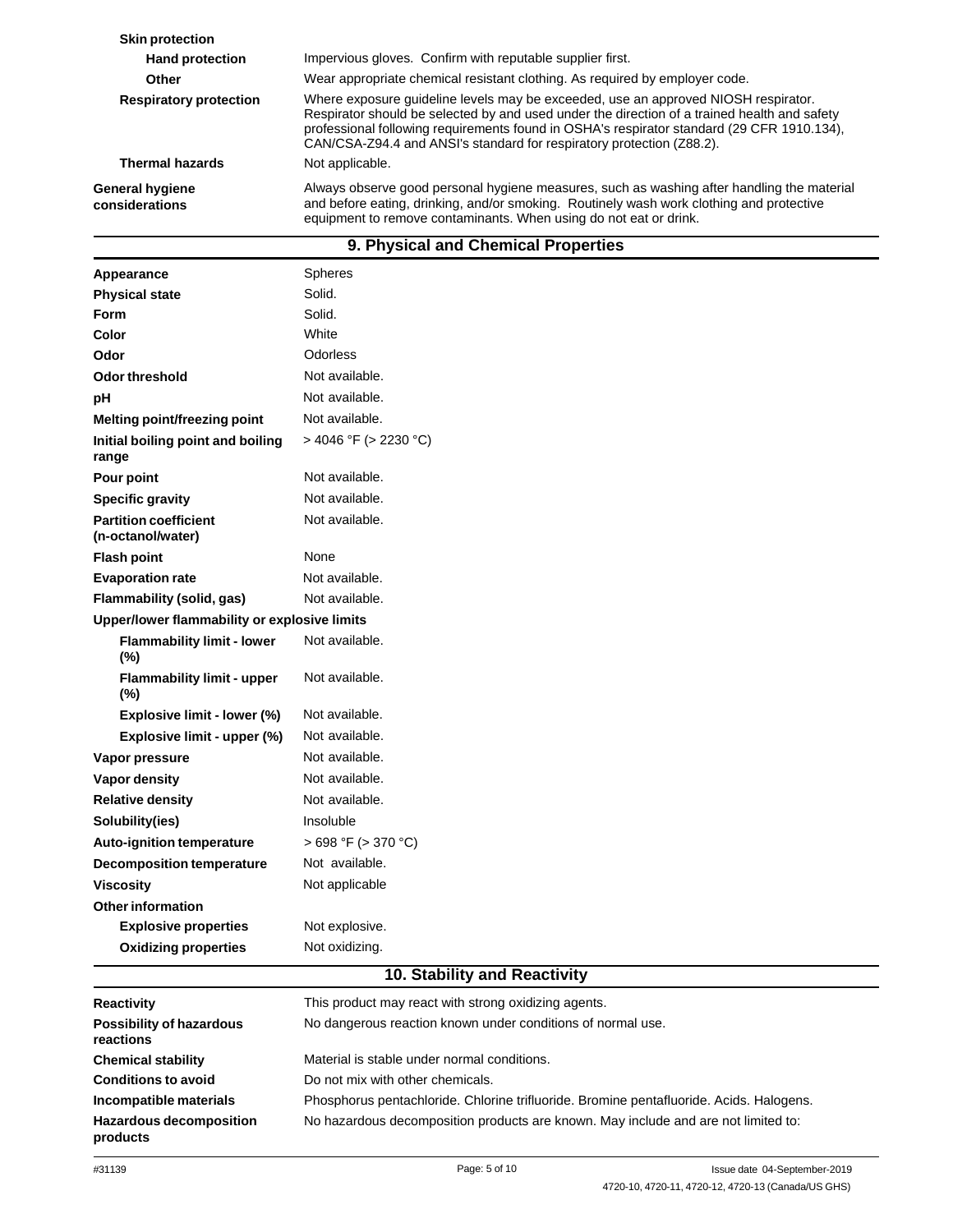# **11. Toxicological Information**

| <b>Routes of exposure</b>                                                          |                                          | Eye, Skin contact, Inhalation, Ingestion.                                                                                                                       |                              |  |
|------------------------------------------------------------------------------------|------------------------------------------|-----------------------------------------------------------------------------------------------------------------------------------------------------------------|------------------------------|--|
|                                                                                    | Information on likely routes of exposure |                                                                                                                                                                 |                              |  |
| Ingestion                                                                          |                                          | May cause stomach distress, nausea or vomiting.                                                                                                                 |                              |  |
| <b>Inhalation</b>                                                                  |                                          | Prolonged inhalation may be harmful.                                                                                                                            |                              |  |
| <b>Skin contact</b>                                                                |                                          | Causes skin irritation.                                                                                                                                         |                              |  |
| Eye contact                                                                        |                                          | Causes serious eye irritation.                                                                                                                                  |                              |  |
| Symptoms related to the<br>physical, chemical and<br>toxicological characteristics |                                          | Severe eye irritation. Symptoms may include stinging, tearing, redness, swelling, and blurred<br>vision. Coughing. Skin irritation. May cause redness and pain. |                              |  |
| Information on toxicological effects                                               |                                          |                                                                                                                                                                 |                              |  |
| <b>Acute toxicity</b>                                                              |                                          |                                                                                                                                                                 |                              |  |
| <b>Components</b>                                                                  | <b>Species</b>                           |                                                                                                                                                                 | <b>Test Results</b>          |  |
| Aluminum oxide (CAS 1344-28-1)                                                     |                                          |                                                                                                                                                                 |                              |  |
| Acute                                                                              |                                          |                                                                                                                                                                 |                              |  |
| Dermal                                                                             |                                          |                                                                                                                                                                 |                              |  |
| LD50                                                                               | Not available                            |                                                                                                                                                                 |                              |  |
| Inhalation                                                                         |                                          |                                                                                                                                                                 |                              |  |
| <b>LC50</b>                                                                        | Rat                                      |                                                                                                                                                                 | > 10 mg/L, 4 Hours, ECHA     |  |
|                                                                                    |                                          |                                                                                                                                                                 | > 2.3 mg/L, 4 Hours, ECHA    |  |
|                                                                                    |                                          |                                                                                                                                                                 | > 0.9 mg/L, 4 Hours, ECHA    |  |
|                                                                                    |                                          |                                                                                                                                                                 | 7.6 mg/L, 1 Hours            |  |
|                                                                                    |                                          |                                                                                                                                                                 |                              |  |
| Oral<br>LD <sub>50</sub>                                                           | Rat                                      |                                                                                                                                                                 | > 15900 mg/kg, ECHA          |  |
|                                                                                    |                                          |                                                                                                                                                                 |                              |  |
|                                                                                    |                                          |                                                                                                                                                                 | > 15900 mg/kg, 14 days, ECHA |  |
|                                                                                    |                                          |                                                                                                                                                                 | > 10000 mg/kg, Sigma Aldrich |  |
|                                                                                    |                                          |                                                                                                                                                                 | > 2000 mg/kg, ECHA           |  |
|                                                                                    |                                          |                                                                                                                                                                 | 5000 mg/kg, EMD Millipore    |  |
| Calcium oxide (CAS 1305-78-8)                                                      |                                          |                                                                                                                                                                 |                              |  |
| <b>Acute</b>                                                                       |                                          |                                                                                                                                                                 |                              |  |
| Dermal                                                                             |                                          |                                                                                                                                                                 |                              |  |
| LD50                                                                               | Rabbit                                   |                                                                                                                                                                 | > 2500 mg/kg, 24 Hours, ECHA |  |
| Inhalation                                                                         |                                          |                                                                                                                                                                 |                              |  |
| LC50                                                                               | Rat                                      |                                                                                                                                                                 | > 6 mg/m3, 4 hours, ECHA     |  |
| Oral                                                                               |                                          |                                                                                                                                                                 |                              |  |
| LD50                                                                               | Rat                                      |                                                                                                                                                                 | > 2000 mg/kg, ECHA           |  |
|                                                                                    |                                          |                                                                                                                                                                 | 790 mg/kg                    |  |
| Ferric oxide (CAS 1309-37-1)                                                       |                                          |                                                                                                                                                                 |                              |  |
| Acute                                                                              |                                          |                                                                                                                                                                 |                              |  |
| Dermal                                                                             |                                          |                                                                                                                                                                 |                              |  |
| LD50                                                                               | Not available                            |                                                                                                                                                                 |                              |  |
| Inhalation                                                                         |                                          |                                                                                                                                                                 |                              |  |
| LC50                                                                               | Rat                                      |                                                                                                                                                                 | > 5 mg/l/4h, ECHA            |  |
| Oral                                                                               |                                          |                                                                                                                                                                 |                              |  |
| LD50                                                                               | Rat                                      |                                                                                                                                                                 | > 5000 mg/kg, ECHA           |  |
| Magnesium oxide (CAS 1309-48-4)                                                    |                                          |                                                                                                                                                                 |                              |  |
| <b>Acute</b>                                                                       |                                          |                                                                                                                                                                 |                              |  |
| Dermal                                                                             |                                          |                                                                                                                                                                 |                              |  |
| LD50                                                                               | Not available                            |                                                                                                                                                                 |                              |  |
| Inhalation                                                                         |                                          |                                                                                                                                                                 |                              |  |
| LC50                                                                               | Not available                            |                                                                                                                                                                 |                              |  |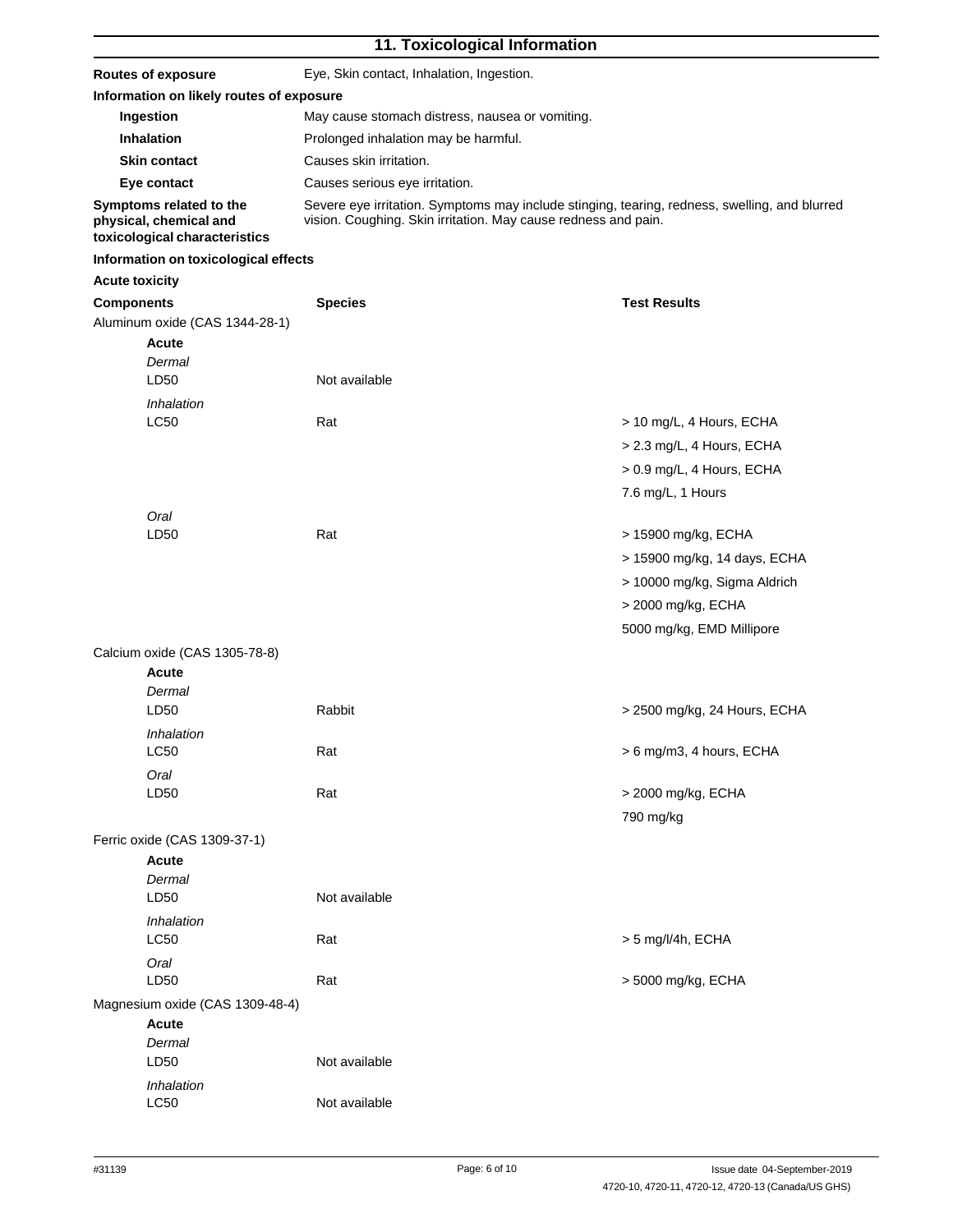| <b>Components</b>                                      | <b>Species</b>                                                                                                      | <b>Test Results</b>                                                             |
|--------------------------------------------------------|---------------------------------------------------------------------------------------------------------------------|---------------------------------------------------------------------------------|
| Oral                                                   |                                                                                                                     |                                                                                 |
| LD50                                                   | Rat                                                                                                                 | 3990 mg/kg, Canada Colors                                                       |
| Silica (CAS 7631-86-9)                                 |                                                                                                                     |                                                                                 |
| Acute                                                  |                                                                                                                     |                                                                                 |
| Dermal                                                 | Rabbit                                                                                                              |                                                                                 |
| LD50                                                   |                                                                                                                     | > 5000 mg/kg, 24 Hours, ECHA                                                    |
|                                                        |                                                                                                                     | > 2000 mg/kg, 24 Hours, ECHA                                                    |
| Inhalation<br><b>LC50</b>                              |                                                                                                                     |                                                                                 |
|                                                        | Rat                                                                                                                 | > 58.8 mg/L, 4 Hours, ECHA                                                      |
|                                                        |                                                                                                                     | > 2.1 mg/L, 4 Hours, ECHA                                                       |
|                                                        |                                                                                                                     | $> 0.7$ mg/L, 4 Hours                                                           |
|                                                        |                                                                                                                     | > 0.1 mg/L, 4 Hours, ECHA                                                       |
| Oral                                                   |                                                                                                                     |                                                                                 |
| LD50                                                   | Rat                                                                                                                 | > 5000 mg/kg, ECHA                                                              |
| Skin corrosion/irritation                              | Causes skin irritation.                                                                                             |                                                                                 |
| <b>Exposure minutes</b>                                | Not available.                                                                                                      |                                                                                 |
| Erythema value                                         | Not available.                                                                                                      |                                                                                 |
| Oedema value                                           | Not available.                                                                                                      |                                                                                 |
| Serious eye damage/eye<br>irritation                   | Causes serious eye irritation.                                                                                      |                                                                                 |
| <b>Corneal opacity value</b>                           | Not available.                                                                                                      |                                                                                 |
| <b>Iris lesion value</b>                               | Not available.                                                                                                      |                                                                                 |
| <b>Conjunctival reddening</b><br>value                 | Not available.                                                                                                      |                                                                                 |
| Conjunctival oedema value                              | Not available.                                                                                                      |                                                                                 |
| Recover days                                           | Not available.                                                                                                      |                                                                                 |
| Respiratory or skin sensitization                      |                                                                                                                     |                                                                                 |
| <b>Canada - Alberta OELs: Irritant</b>                 |                                                                                                                     |                                                                                 |
| Calcium oxide (CAS 1305-78-8)                          |                                                                                                                     | Irritant                                                                        |
| <b>Respiratory sensitization</b>                       | Not a respiratory sensitizer.                                                                                       |                                                                                 |
| <b>Skin sensitization</b>                              | This product is not expected to cause skin sensitization.                                                           |                                                                                 |
| <b>Mutagenicity</b>                                    | No data available to indicate product or any components present at greater than 0.1% are<br>mutagenic or genotoxic. |                                                                                 |
| Carcinogenicity                                        | See below.                                                                                                          |                                                                                 |
| IARC Monographs. Overall Evaluation of Carcinogenicity |                                                                                                                     |                                                                                 |
| Ferric oxide (CAS 1309-37-1)                           |                                                                                                                     | Volume 1, Supplement 7 - 3 Not classifiable as to carcinogenicity<br>to humans. |
| Silica (CAS 7631-86-9)                                 |                                                                                                                     | Volume 68 - 3 Not classifiable as to carcinogenicity to humans.                 |
|                                                        | US - California Proposition 65 - CRT: Listed date/Carcinogenic substance                                            |                                                                                 |
| Crystalline silica (CAS 14808-60-7)                    |                                                                                                                     |                                                                                 |
| <b>Reproductive toxicity</b>                           |                                                                                                                     | This product is not expected to cause reproductive or developmental effects.    |
| <b>Teratogenicity</b>                                  | Not available.                                                                                                      |                                                                                 |
| Specific target organ toxicity -<br>single exposure    | Not classified.                                                                                                     |                                                                                 |
| Specific target organ toxicity -<br>repeated exposure  | Not classified.                                                                                                     |                                                                                 |
| <b>Aspiration hazard</b>                               | Not an aspiration hazard.                                                                                           |                                                                                 |
| <b>Chronic effects</b>                                 | Prolonged inhalation may be harmful.                                                                                |                                                                                 |
|                                                        |                                                                                                                     | 12. Ecological Information                                                      |
|                                                        |                                                                                                                     |                                                                                 |

**Ecotoxicity** See below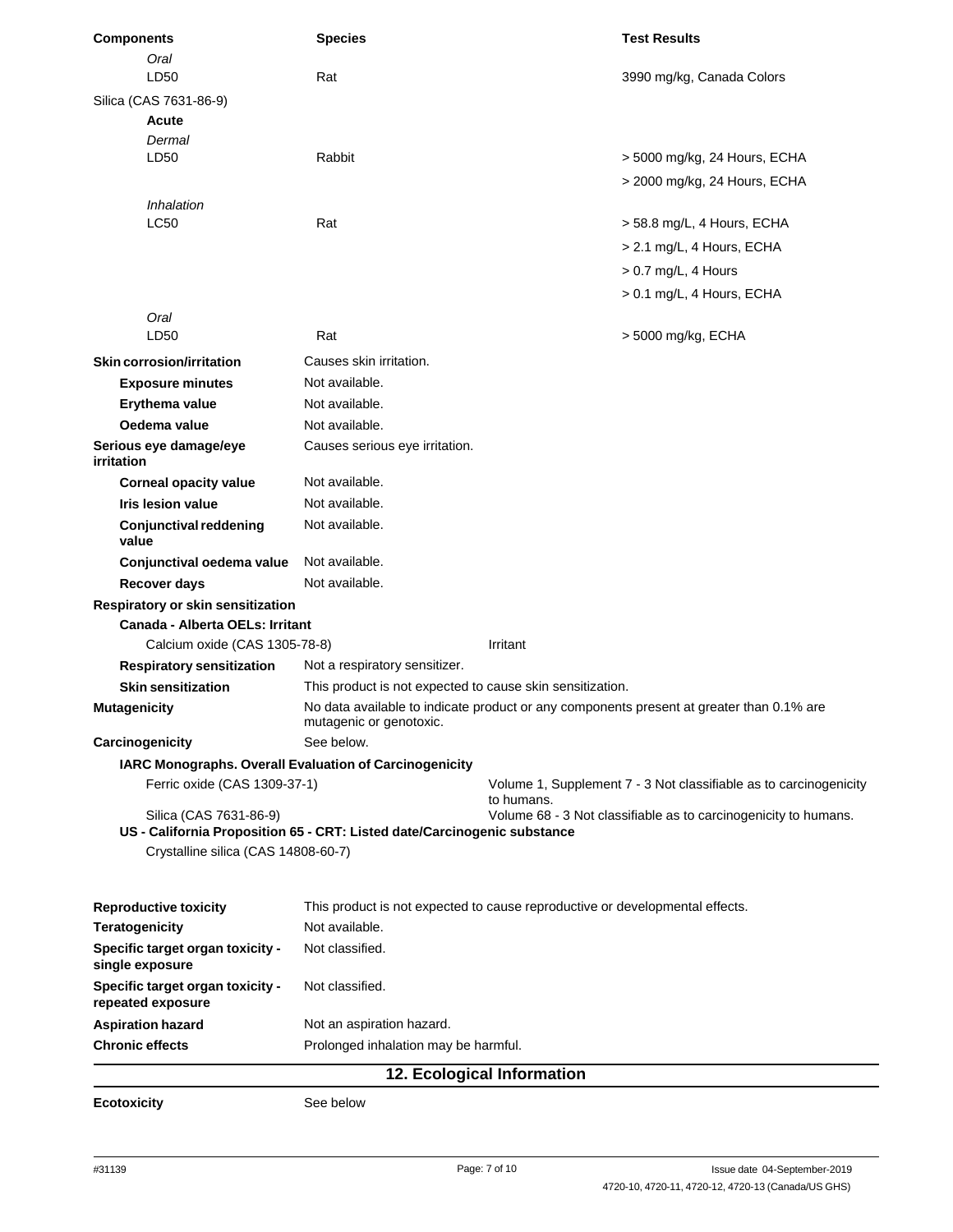| Ecotoxicological data<br><b>Components</b>                                     |                                                                                                                                                                                                                        | <b>Species</b>                                             | <b>Test Results</b>                                                                                                                                                                                 |
|--------------------------------------------------------------------------------|------------------------------------------------------------------------------------------------------------------------------------------------------------------------------------------------------------------------|------------------------------------------------------------|-----------------------------------------------------------------------------------------------------------------------------------------------------------------------------------------------------|
| Silica (CAS 7631-86-9)                                                         |                                                                                                                                                                                                                        |                                                            |                                                                                                                                                                                                     |
| Algae                                                                          | <b>IC50</b>                                                                                                                                                                                                            | Algae                                                      | 440 mg/L, 72 Hours                                                                                                                                                                                  |
| Crustacea                                                                      | EC50                                                                                                                                                                                                                   | Daphnia                                                    | 7600 mg/L, 48 Hours                                                                                                                                                                                 |
|                                                                                |                                                                                                                                                                                                                        |                                                            |                                                                                                                                                                                                     |
| Persistence and degradability                                                  |                                                                                                                                                                                                                        | No data is available on the degradability of this product. |                                                                                                                                                                                                     |
|                                                                                | <b>Bioaccumulative potential</b><br>No data available.                                                                                                                                                                 |                                                            |                                                                                                                                                                                                     |
| <b>Mobility in soil</b>                                                        | No data available.                                                                                                                                                                                                     |                                                            |                                                                                                                                                                                                     |
| <b>Mobility in general</b><br>Other adverse effects                            | Not available.<br>No other adverse environmental effects (e.g. ozone depletion, photochemical ozone creation                                                                                                           |                                                            |                                                                                                                                                                                                     |
|                                                                                |                                                                                                                                                                                                                        |                                                            | potential, endocrine disruption, global warming potential) are expected from this component.                                                                                                        |
|                                                                                |                                                                                                                                                                                                                        | <b>13. Disposal Considerations</b>                         |                                                                                                                                                                                                     |
| <b>Disposal instructions</b>                                                   |                                                                                                                                                                                                                        |                                                            | Dispose of contents/container in accordance with local/regional/national/international regulations.                                                                                                 |
| Local disposal regulations                                                     |                                                                                                                                                                                                                        | Dispose in accordance with all applicable regulations.     |                                                                                                                                                                                                     |
| Hazardous waste code                                                           | The waste code should be assigned in discussion between the user, the producer and the waste<br>disposal company.                                                                                                      |                                                            |                                                                                                                                                                                                     |
| Waste from residues / unused<br>products                                       | Dispose of in accordance with local regulations. Empty containers or liners may retain some<br>product residues. This material and its container must be disposed of in a safe manner (see:<br>Disposal instructions). |                                                            |                                                                                                                                                                                                     |
| <b>Contaminated packaging</b>                                                  | disposal.                                                                                                                                                                                                              |                                                            | Since emptied containers may retain product residue, follow label warnings even after container is<br>emptied. Empty containers should be taken to an approved waste handling site for recycling or |
|                                                                                |                                                                                                                                                                                                                        | 14. Transport Information                                  |                                                                                                                                                                                                     |
| <b>Transport of Dangerous Goods</b><br>(TDG) Proof of Classification           |                                                                                                                                                                                                                        | product will appear below.                                 | Classification Method: Classified as per Part 2, Sections $2.1 - 2.8$ of the Transportation of<br>Dangerous Goods Regulations. If applicable, the technical name and the classification of the      |
| U.S. Department of Transportation (DOT)                                        |                                                                                                                                                                                                                        |                                                            |                                                                                                                                                                                                     |
| Not regulated as dangerous goods.                                              |                                                                                                                                                                                                                        |                                                            |                                                                                                                                                                                                     |
| <b>Transportation of Dangerous Goods (TDG - Canada)</b>                        |                                                                                                                                                                                                                        |                                                            |                                                                                                                                                                                                     |
| Not regulated as dangerous goods.                                              |                                                                                                                                                                                                                        |                                                            |                                                                                                                                                                                                     |
|                                                                                |                                                                                                                                                                                                                        | 15. Regulatory Information                                 |                                                                                                                                                                                                     |
| <b>Canadian federal regulations</b>                                            |                                                                                                                                                                                                                        | contains all the information required by the HPR.          | This product has been classified in accordance with the hazard criteria of the HPR and the SDS                                                                                                      |
| Canada CEPA Schedule I: Listed substance                                       |                                                                                                                                                                                                                        |                                                            |                                                                                                                                                                                                     |
| Aluminum oxide (CAS 1344-28-1)                                                 |                                                                                                                                                                                                                        | Listed                                                     |                                                                                                                                                                                                     |
| Ferric oxide (CAS 1309-37-1)<br>Magnesium oxide (CAS 1309-48-4)                |                                                                                                                                                                                                                        | Listed.<br>Listed.                                         |                                                                                                                                                                                                     |
| Canada Priority Substances List (Second List): Listed substance                |                                                                                                                                                                                                                        |                                                            |                                                                                                                                                                                                     |
| Aluminum oxide (CAS 1344-28-1)                                                 |                                                                                                                                                                                                                        | Listed.                                                    |                                                                                                                                                                                                     |
| Ferric oxide (CAS 1309-37-1)                                                   |                                                                                                                                                                                                                        | Listed.                                                    |                                                                                                                                                                                                     |
| Magnesium oxide (CAS 1309-48-4)<br>Export Control List (CEPA 1999, Schedule 3) |                                                                                                                                                                                                                        | Listed.                                                    |                                                                                                                                                                                                     |
| Not listed.                                                                    |                                                                                                                                                                                                                        |                                                            |                                                                                                                                                                                                     |
| <b>Greenhouse Gases</b>                                                        |                                                                                                                                                                                                                        |                                                            |                                                                                                                                                                                                     |
| Not listed.                                                                    |                                                                                                                                                                                                                        |                                                            |                                                                                                                                                                                                     |
| <b>Precursor Control Regulations</b>                                           |                                                                                                                                                                                                                        |                                                            |                                                                                                                                                                                                     |
| Not regulated.                                                                 |                                                                                                                                                                                                                        |                                                            |                                                                                                                                                                                                     |
| <b>WHMIS 2015 Exemptions</b>                                                   | Not applicable                                                                                                                                                                                                         |                                                            |                                                                                                                                                                                                     |
| US federal regulations                                                         |                                                                                                                                                                                                                        | Standard, 29 CFR 1910.1200.                                | This product is a "Hazardous Chemical" as defined by the OSHA Hazard Communication                                                                                                                  |
|                                                                                |                                                                                                                                                                                                                        | All chemicals used are on the TSCA inventory.              |                                                                                                                                                                                                     |
| TSCA Section 12(b) Export Notification (40 CFR 707, Subpt. D)                  |                                                                                                                                                                                                                        |                                                            |                                                                                                                                                                                                     |
| Not regulated.<br><b>CERCLA Hazardous Substance List (40 CFR 302.4)</b>        |                                                                                                                                                                                                                        |                                                            |                                                                                                                                                                                                     |
| Not listed.                                                                    |                                                                                                                                                                                                                        |                                                            |                                                                                                                                                                                                     |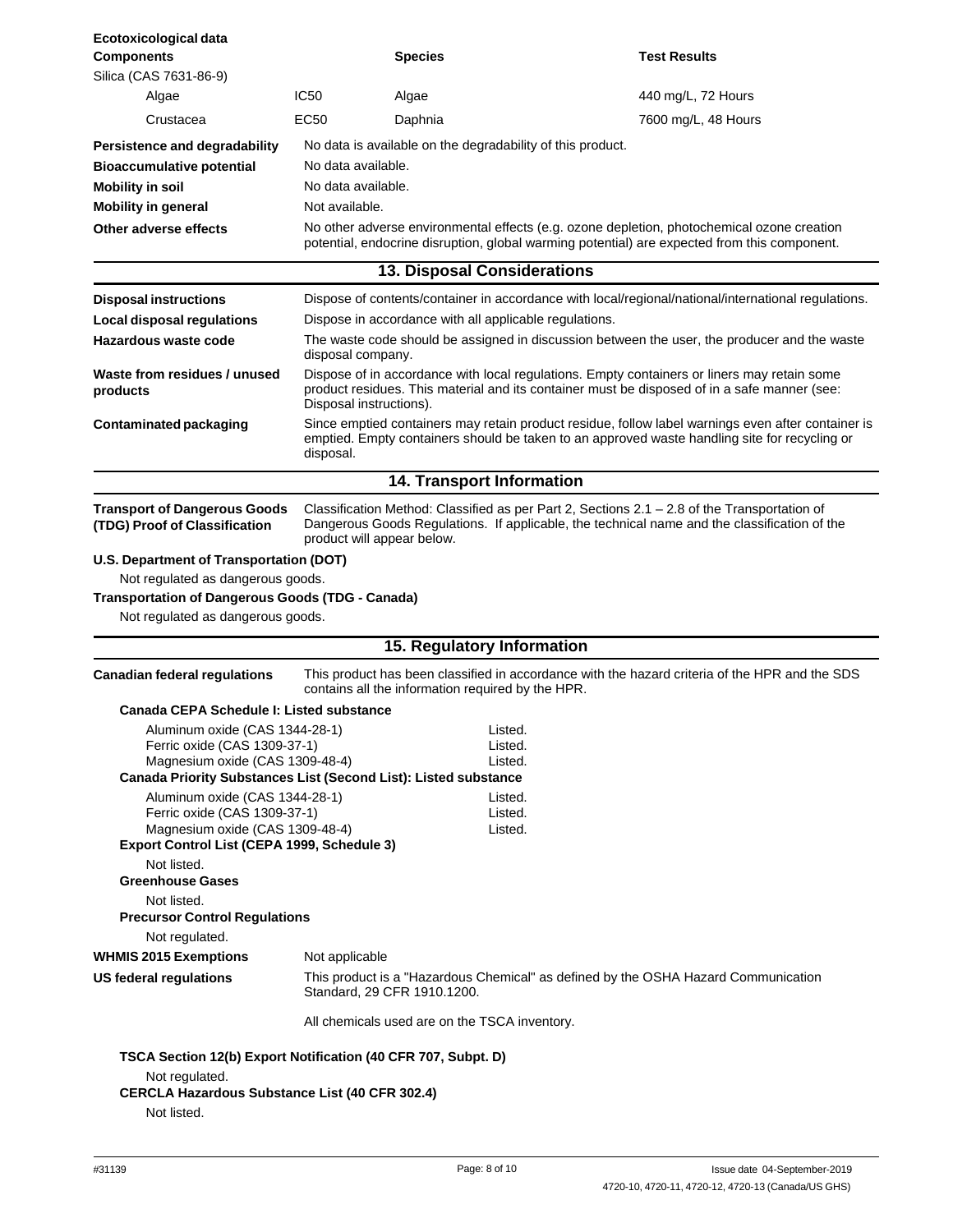| Superfund Amendments and Reauthorization Act of 1986 (SARA)   |                                                                                                                     |                    |           |
|---------------------------------------------------------------|---------------------------------------------------------------------------------------------------------------------|--------------------|-----------|
| <b>Hazard categories</b>                                      | Immediate Hazard - Yes<br>Delayed Hazard - No<br>Fire Hazard - No<br>Pressure Hazard - No<br>Reactivity Hazard - No |                    |           |
| <b>SARA 302 Extremely</b>                                     | No.                                                                                                                 |                    |           |
| hazardous substance                                           |                                                                                                                     |                    |           |
| SARA 311/312 Hazardous<br>chemical                            | No                                                                                                                  |                    |           |
| SARA 313 (TRI reporting)<br><b>Chemical name</b>              |                                                                                                                     | <b>CAS number</b>  | % by wt.  |
| Aluminum oxide                                                |                                                                                                                     | 1344-28-1          | $1 - 5^*$ |
| Other federal regulations                                     |                                                                                                                     |                    |           |
|                                                               | Clean Air Act (CAA) Section 112 Hazardous Air Pollutants (HAPs) List                                                |                    |           |
| Not regulated.                                                | Clean Air Act (CAA) Section 112(r) Accidental Release Prevention (40 CFR 68.130)                                    |                    |           |
| Not regulated.                                                |                                                                                                                     |                    |           |
| US state regulations                                          | See below                                                                                                           |                    |           |
|                                                               | US - California Hazardous Substances (Director's): Listed substance                                                 |                    |           |
| Aluminum oxide (CAS 1344-28-1)                                |                                                                                                                     | Listed.            |           |
| Calcium oxide (CAS 1305-78-8)                                 |                                                                                                                     | Listed.            |           |
| Ferric oxide (CAS 1309-37-1)                                  |                                                                                                                     | Listed.            |           |
| Magnesium oxide (CAS 1309-48-4)<br>Silica (CAS 7631-86-9)     |                                                                                                                     | Listed.<br>Listed. |           |
| US - Minnesota Haz Subs: Listed substance                     |                                                                                                                     |                    |           |
| Aluminum oxide (CAS 1344-28-1)                                |                                                                                                                     | Listed.            |           |
| Calcium oxide (CAS 1305-78-8)                                 |                                                                                                                     | Listed.            |           |
| Ferric oxide (CAS 1309-37-1)                                  |                                                                                                                     | Listed.            |           |
| Magnesium oxide (CAS 1309-48-4)                               |                                                                                                                     | Listed.            |           |
| Silica (CAS 7631-86-9)                                        |                                                                                                                     | Listed.            |           |
|                                                               | US - New Jersey RTK - Substances: Listed substance                                                                  |                    |           |
| Aluminum oxide (CAS 1344-28-1)                                |                                                                                                                     |                    |           |
| Calcium oxide (CAS 1305-78-8)                                 |                                                                                                                     |                    |           |
| Ferric oxide (CAS 1309-37-1)                                  |                                                                                                                     |                    |           |
| Magnesium oxide (CAS 1309-48-4)<br>Silica (CAS 7631-86-9)     |                                                                                                                     |                    |           |
|                                                               | US - Texas Effects Screening Levels: Listed substance                                                               |                    |           |
| Aluminum oxide (CAS 1344-28-1)                                |                                                                                                                     | Listed.            |           |
| Calcium oxide (CAS 1305-78-8)                                 |                                                                                                                     | Listed.            |           |
| Ferric oxide (CAS 1309-37-1)                                  |                                                                                                                     | Listed.            |           |
| Magnesium oxide (CAS 1309-48-4)                               |                                                                                                                     | Listed.            |           |
| Silica (CAS 7631-86-9)                                        |                                                                                                                     | Listed.            |           |
| US. Massachusetts RTK - Substance List                        |                                                                                                                     |                    |           |
| Aluminum oxide (CAS 1344-28-1)                                |                                                                                                                     |                    |           |
| Calcium oxide (CAS 1305-78-8)                                 |                                                                                                                     |                    |           |
| Ferric oxide (CAS 1309-37-1)                                  |                                                                                                                     |                    |           |
| Magnesium oxide (CAS 1309-48-4)<br>Silica (CAS 7631-86-9)     |                                                                                                                     |                    |           |
|                                                               | US. New Jersey Worker and Community Right-to-Know Act                                                               |                    |           |
| Aluminum oxide (CAS 1344-28-1)                                |                                                                                                                     |                    |           |
|                                                               | US. Pennsylvania Worker and Community Right-to-Know Law                                                             |                    |           |
| Aluminum oxide (CAS 1344-28-1)                                |                                                                                                                     |                    |           |
| Calcium oxide (CAS 1305-78-8)<br>Ferric oxide (CAS 1309-37-1) |                                                                                                                     |                    |           |
| Magnesium oxide (CAS 1309-48-4)                               |                                                                                                                     |                    |           |
| Silica (CAS 7631-86-9)                                        |                                                                                                                     |                    |           |
| <b>US. Rhode Island RTK</b>                                   |                                                                                                                     |                    |           |
| Aluminum oxide (CAS 1344-28-1)                                |                                                                                                                     |                    |           |